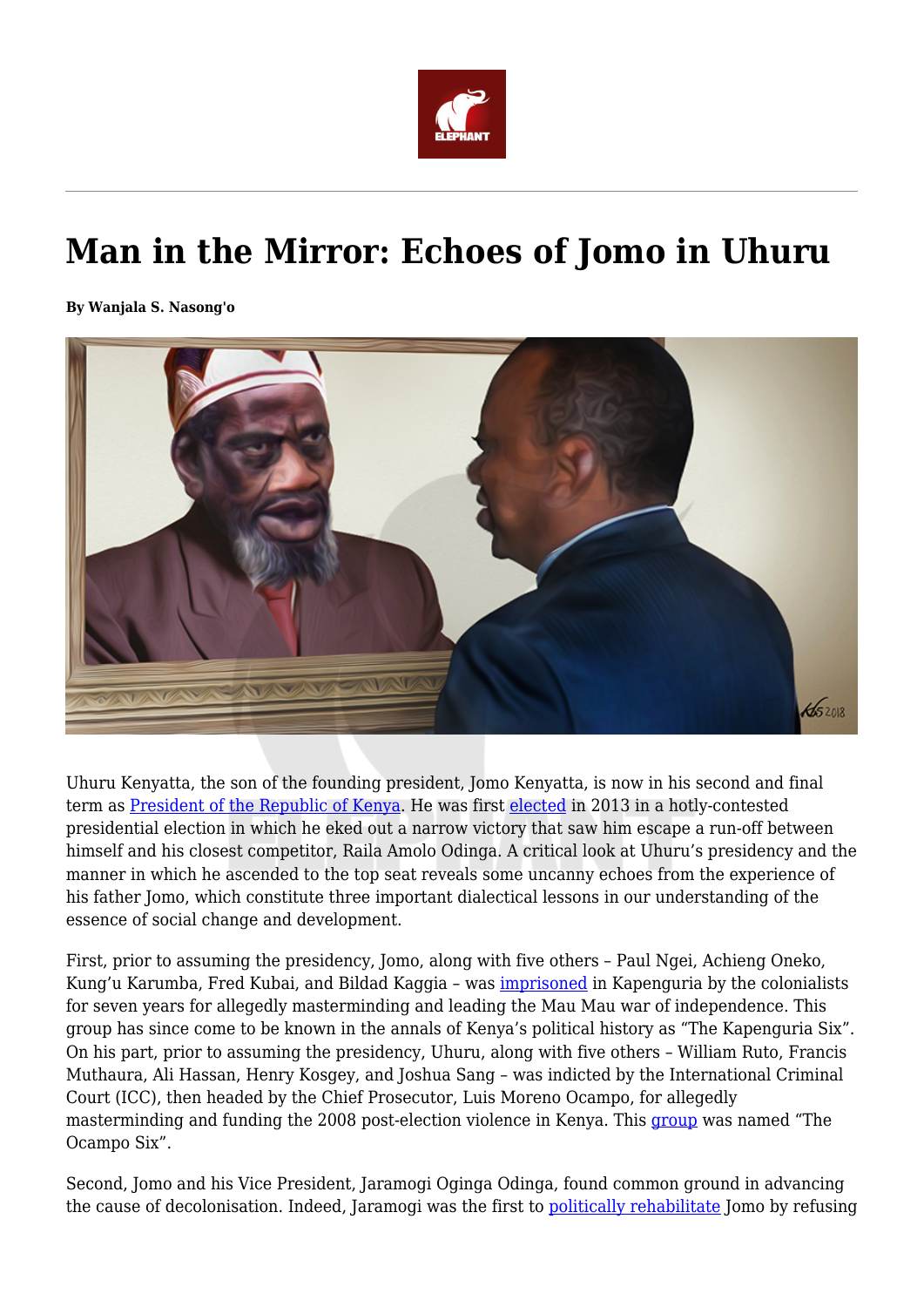to form a government while the latter was still in prison after KANU won the internal selfgovernment elections of 1961. He argued for "Uhuru na Kenyatta" (Freedom with Kenyatta). The two, Jomo and Jaramogi, [fell out](https://www.amazon.com/Not-Yet-Uhuru-Autobiography-Oginga/dp/0435900382) over issues of ideology and national policy within the first few years of independence. On their part, Uhuru and his deputy Ruto began with falling out – they were on opposite sides when the 2008 post-election violence erupted – but found common ground once they were indicted by the ICC and partnered to save themselves by acquiring political power. Furthermore, whereas Jomo and Jaramogi were self-made icons of the nationalist struggle for independence, Uhuru and Ruto were protegés of President Daniel Toroitich arap Moi; created, perhaps, in the latter's image and likeness.

Jomo and his Vice President, Jaramogi Oginga Odinga, found common ground in advancing the cause of decolonisation. Indeed, Jaramogi was the first to politically rehabilitate Jomo by refusing to form a government while the latter was still in prison after KANU won the internal self-government elections of 1961.

Third, as president, Jomo seemed to have demonstrated greater fidelity to rule of law than Uhuru. Jomo had [parliament pass](https://www.standardmedia.co.ke/article/2000098748/how-kenya-s-constitution-was-mutilated-for-selfish-gains) an Act to allow him to pardon election offenders. This was for purposes of pardoning his friend, Paul Ngei, who was found to have committed election offences in the 1974 elections, which rendered him ineligible to contest in the subsequent by-election. The new law ensured that Ngei contested and won his seat back. Uhuru demonstrates less fidelity to the rule of law. In the face of the Supreme Court decision to nullify the August 2017 presidential election, Uhuru [referred](https://news.africa/2017/10/30/page/2/) to the judges as "wakora" (thugs) who had no powers to change the "will of the people" and vowed to "revisit" their case after the repeat election. Indeed, the drastic slashing of the judiciary budget and the arraignment of Deputy Chief Justice Philomena Mwilu on corruption charges in August 2018 may be interpreted as actualization of the "revisit" threat.

Fourth, Jomo had a penchant for using obscene language against the opposition and those he did not see eye to eye with. Similarly, Uhuru has taken to using obscene and abusive language against his opponents and those he doesn't agree with. This was particularly evident on his triumphant return from The Hague after his case was dropped when he was addressing community members in Turkana in early 2017 where he [lashed out against](https://www.youtube.com/watch?v=61DocBXfFVk) the local County Governor, Josphat Nanok.

Fifth, at the end of Jomo's tenure, critics noted the disintegration of the nationalist coalition that fought for independence and the inauguration of an imperial presidency. Similarly, at the end of his first term in office, critics noted Uhuru's tendency toward authoritarianism. Civil society was being referred to as "evil society". There were [attacks](https://www.standardmedia.co.ke/article/2001251911/attack-on-civil-society-is-a-bad-sign-for-the-future-of-democracy-in-kenya) on the offices of the African Centre for Open Governance (Africog) and attempted [deregistration](https://www.standardmedia.co.ke/article/2001251911/attack-on-civil-society-is-a-bad-sign-for-the-future-of-democracy-in-kenya) of the Kenya Human Rights Commission, ostensibly on account of their perceived support for the political opposition following the contested results of the August 2017 presidential elections.

At the end of Jomo's tenure, critics noted the disintegration of the nationalist coalition that fought for independence and the inauguration of an imperial presidency. Similarly, at the end of his first term in office, critics noted Uhuru's tendency toward authoritarianism.

Sixth and finally, when he eternally left the political scene through death in August 1978, Jomo left a vibrant and growing economy, albeit one characterised by one of the highest income inequalities in the world, perhaps only exceeded by Brazil and South Africa. It was an economy described by Tanzania's Julius Nyerere as a "man-eat-man society." At the end of his first term in office, on the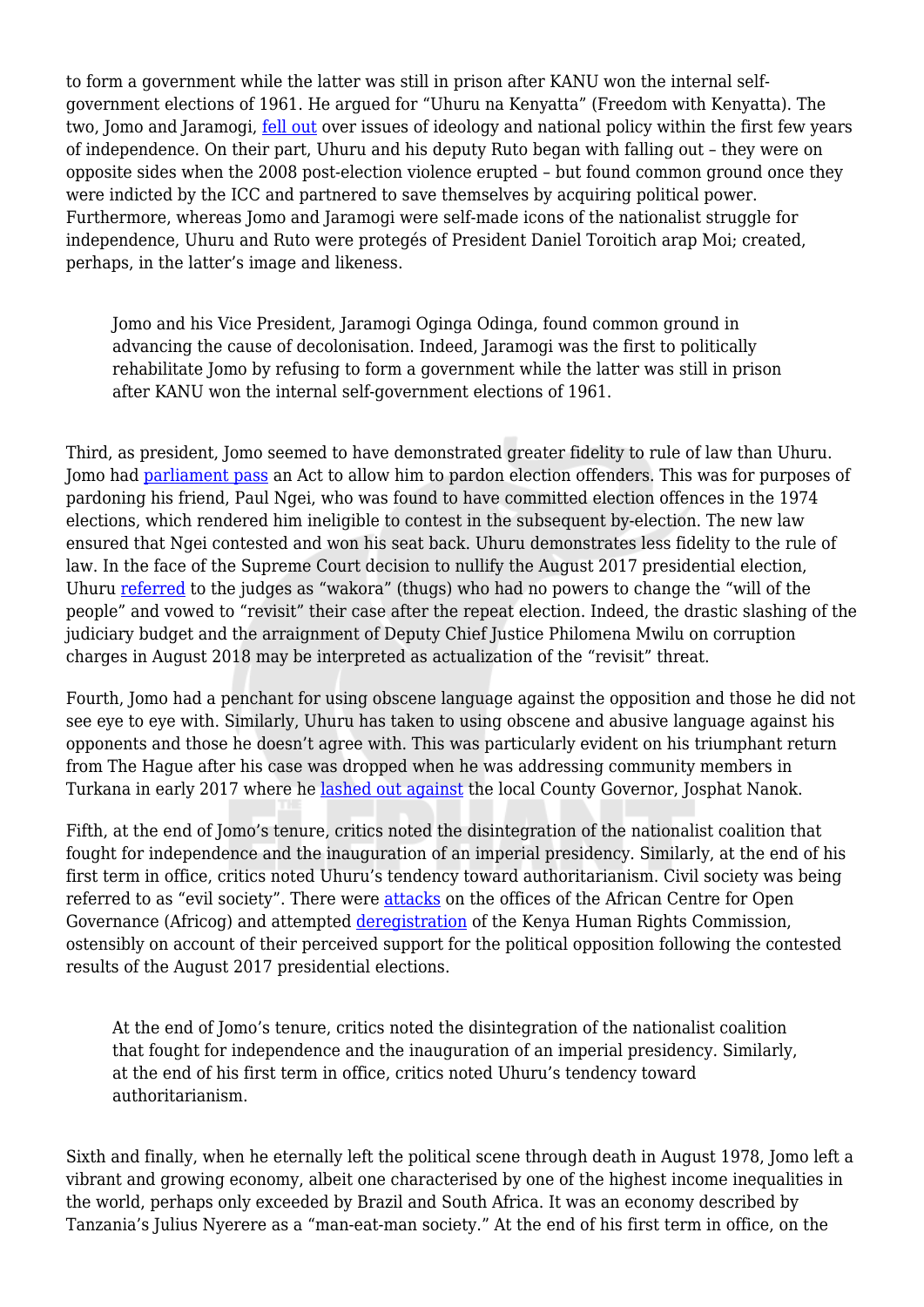other hand, Uhuru's legacy is one of an [economy literally mortgaged](https://www.theeastafricanreview.info/op-eds/2018/04/14/greed-and-delusions-of-grandeur-a-primer-on-dystopian-economics/) to China because of his government's penchant for borrowing from the latter to finance over-priced grand projects whose single-sourcing is tied to Chinese suppliers and Chinese labour.

From these six observations of similarities and differences between the old Jomo and his younger son Uhuru, we can glean three lessons based on the three laws of the dialectical method. The first dialectical law is the law of the unity and conflict of opposites. This states that the world, both social and physical, is a paradoxical terrain characterised by a unity of contradictions, a unity of opposites. For instance, in mathematics, we have the integral and the differential (plus and minus); in chemistry, we have fusion and fission (combination and dissociation) of atoms; in mechanics, we have action and reaction; in physics, we have positive and negative electricity by which we boil water and freeze it.

Similarly, in the social world, we have the haves and have-nots; the rulers and the ruled; buying and selling; in war, there is advance and retreat, victory and defeat. Even the Bible says in [Galatians](https://www.biblegateway.com/passage/?search=Galatians+6&version=NIV) [Chapter 6](https://www.biblegateway.com/passage/?search=Galatians+6&version=NIV) that the human being is a bundle of contradictions – the soul is always warring against the flesh and vice versa. To fully understand phenomena, therefore, we must seek out their internal contradictions. Note the contradictions in the Uhuru vs. Ruto saga: sworn enemies on opposite sides in the post-election violence in 2008 and bosom friends in the aftermath of their ICC indictment. Note the opposite in the Jomo vs. Jaramogi saga: intimate comrades in the nationalist struggle and sworn enemies a couple of years after independence, which resulted in the house arrest of the latter in 1969.

The second dialectical law is the law of the passage of quantitative changes into qualitative changes. For instance, loss of one hair does not make one bald. But continuous loss of hair culminates in a qualitative change called baldness. At the social level, change, development, or progress is not unidirectional and unilinear, nor does it occur gradually in a smooth straight line. Sometimes one step forward is followed by two steps backwards and vice versa. Note the convoluted and messy decades-long process of democratisation in Kenya that eventually led to the promulgation of a new constitution in 2010.

Indeed, even when nothing seems to be happening, small quantitative changes are usually taking place that add up eventually to a major qualitative change. Note here the seismic ruling of the Supreme Court of Kenya that nullified the August 2017 presidential election. This was preceded by periodic changes in the personnel of the Supreme Court: the retirement of Chief Justice Willy Mutunga brought in Chief Justice David Maraga; the dismissal of Deputy Chief Justice Nancy Barasa brought in Kalpana Rawal whose retirement brought in Philomena Mwilu; the retirement of Phillip Tunoi brought in Isaac Lenaola. It is hardly to be expected that without these little quantitative changes (not to mention the protracted changes that led to the new constitution that provided for a Supreme Court), the celebrated landmark ruling nullifying the presidential election, the first in Africa, would have occurred.

The third and final dialectical law is the law of the negation of the negation. This obtains in the repetition at higher levels of certain features and properties of the lower level and the apparent return of past features. For instance, when a grain of barley is put in fertile soil, it germinates into a plant. The original grain is negated. The plant grows, flowers, and produces even more and better grains, which are harvested and processed in the making of beer – the negation is thereby also negated!

Indeed, even when nothing seems to be happening, small quantitative changes are usually taking place that add up eventually to a major qualitative change. Note here the